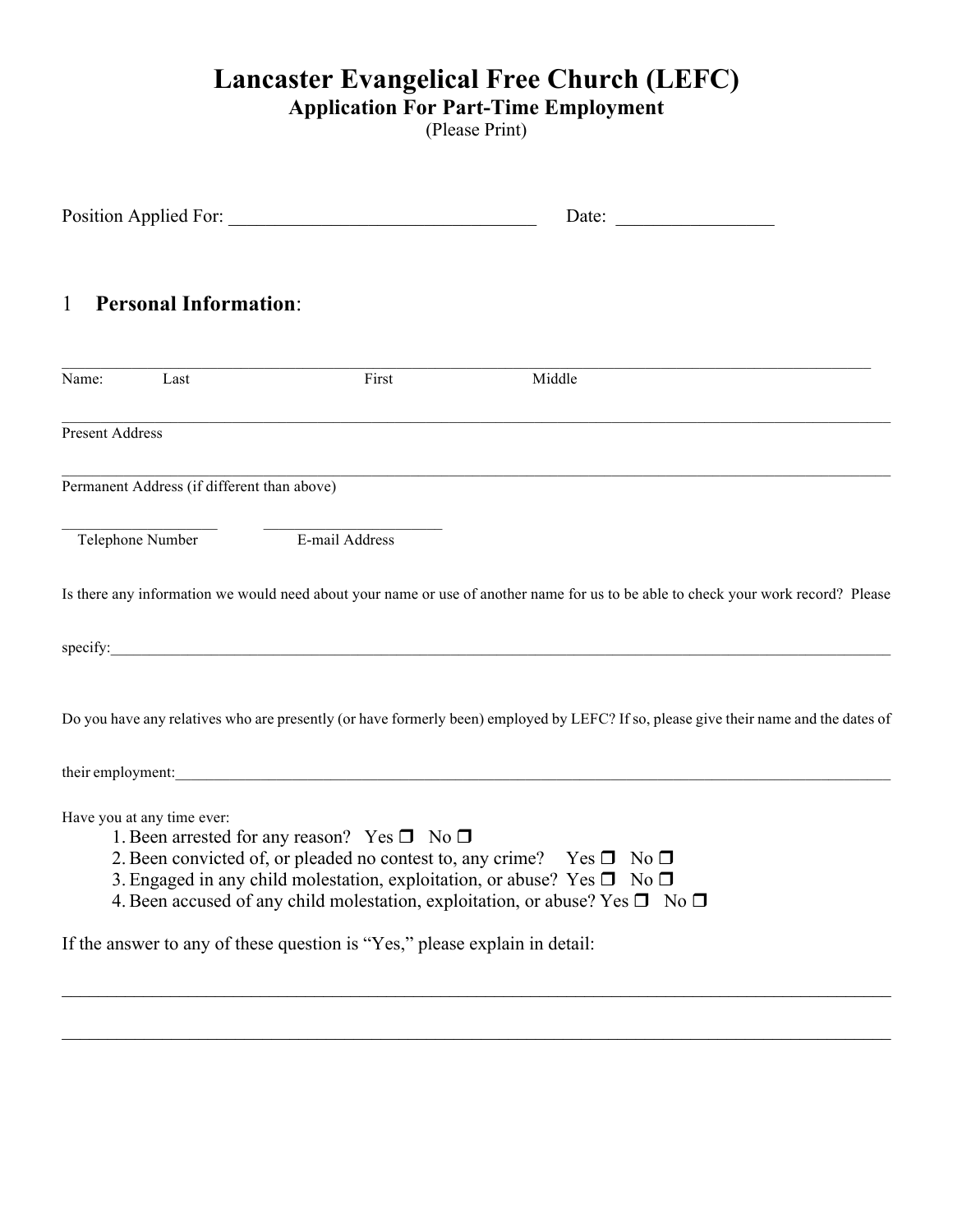#### **Educational History:**  $\overline{2}$

|                | School Name/Location                                                                                                  | Years Completed | Degree/Diploma |
|----------------|-----------------------------------------------------------------------------------------------------------------------|-----------------|----------------|
| Elem/Jr. High  | <u> 1989 - Johann Harry Harry Harry Harry Harry Harry Harry Harry Harry Harry Harry Harry Harry Harry Harry Harry</u> |                 |                |
| High School    |                                                                                                                       |                 |                |
|                |                                                                                                                       |                 |                |
| Tech. Training |                                                                                                                       |                 |                |
| Other          |                                                                                                                       |                 |                |

Employment Record: Please include information for your last two employers.  $\overline{\mathbf{3}}$ 

|                          | Dates Employed:      |             |  |
|--------------------------|----------------------|-------------|--|
| Address                  |                      | To<br>From  |  |
| Manager / Supervisor     | Telephone            | Wage/Salary |  |
| Reason For Leaving       |                      |             |  |
|                          |                      |             |  |
| <b>Organization Name</b> | <b>Position Held</b> |             |  |
|                          | Dates Employed:      |             |  |
| Address                  |                      | From<br>To  |  |

Reason For Leaving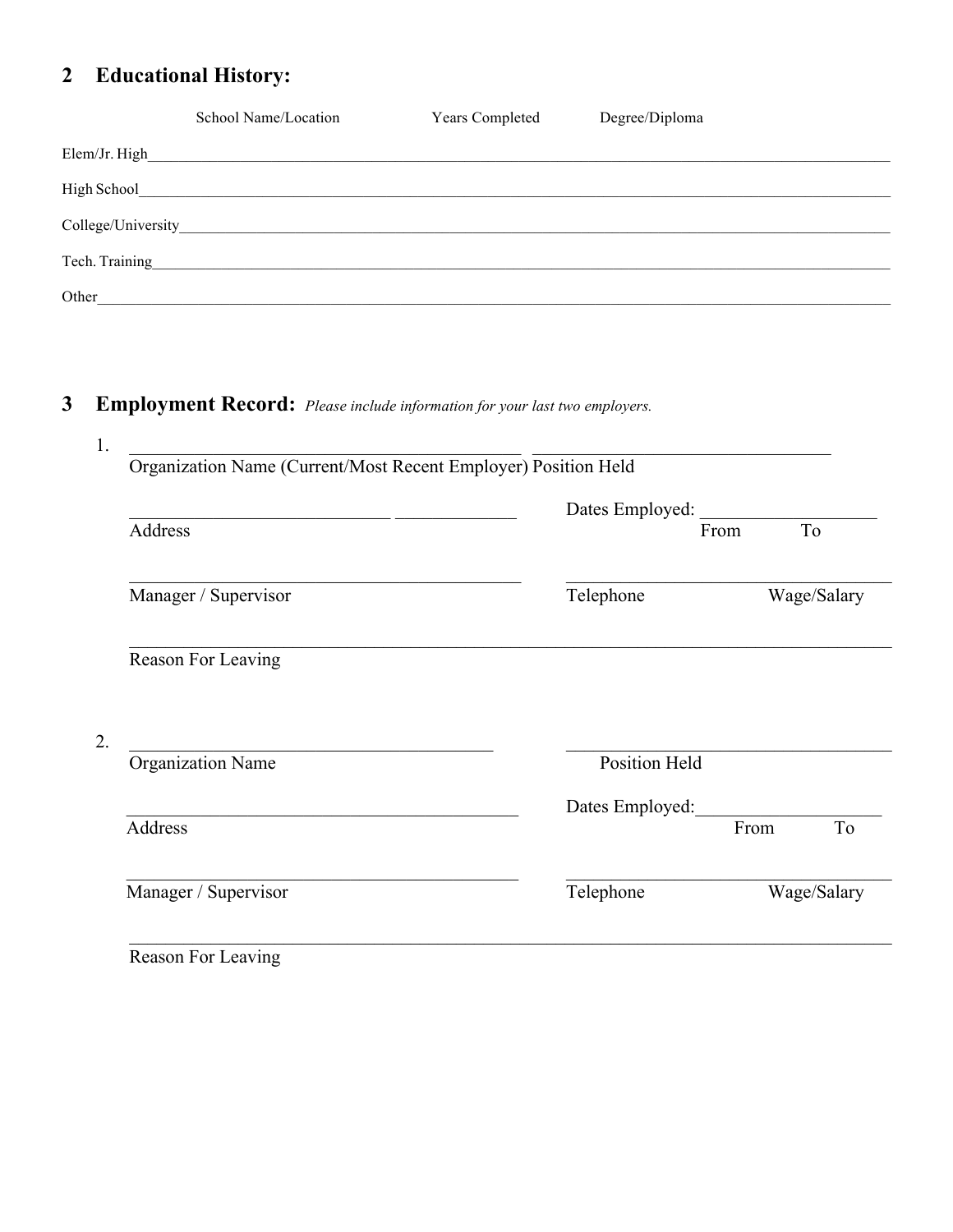**4 Job Competencies:** What skills, areas of knowledge, or experiences do you have which lead you to believe you are competent to perform well in this position?

**5 Organization Fit:** *Because LEFC is a church with the intent to exhibit and promote the Christian faith, please describe the relationship you have had with Christ and the Church over the past three years, and more specifically at the current time.*

**6 Work Style**: Do you prefer to work hard behind closed doors or work hard as a part of a team?

**7 Why do you want to work at LEFC?** What does working in the church office look like to you?

**8 How long have you been involved at LEFC?** Where do you connect best in our congregation?